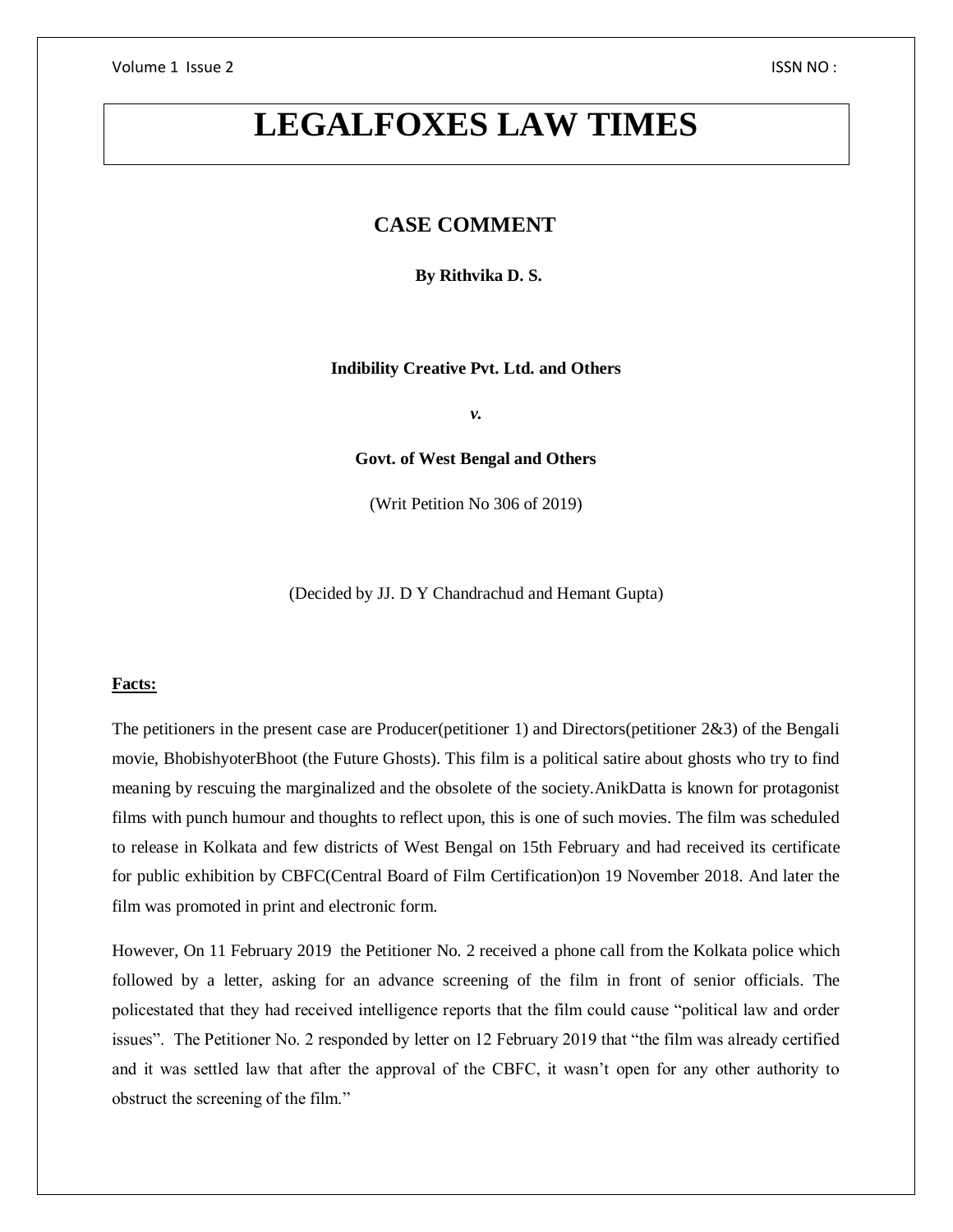#### Volume 1 Issue 2 ISSN NO :

The film was released on 15 February 2019.But, On 16 February 2019, the film was simultaneously removed from theatres by an overwhelming number of exhibitors and tickets were refunded without giving any reason. Allegedly, this was due to instructions by "higher authorities." This act led to press coverages and was highly contended by several eminent personalities. The Petitioners therefore filed a writ petition before the Supreme Court alleging violation of their rights.

By the time the writ was filed, the movie was already pulled down from a majority of the theatres and out of forty eight exhibitors, only two continued to play the film, INOX Leisure Ltd communicated on 4 March 2019 to the producer that they were "directed by the authorities to discontinue screening" of the film "keeping in mind the interest of the guests". The Petitioners therefore, stated that the State had sought to ban the film through indirect means and without the authority of law.The Court therefore considered the irreparable loss caused due to interference with the screening of the film as well as the State's positive obligation to protect freedom of speech and passed significant interim orders. By order dated 15 March 2019, the Court directed the Chief Secretary and Principal Secretary, Department of Home of the State of West Bengal to ensure that there is no obstruction to the screening of the film. They were also instructed, along with the Director General of Police, State of West Bengal to ensure that required security arrangements are made to protect the viewers of the film and the property of the exhibitors. By order dated 25 March 2019, the Court noted the statement of the counsel for the State of West Bengal that there was no formal ban on the film. However, considering the communication dated 11 February 2019 as an extra-constitutional exercise of power, the Court then directed the Joint Commissioner of Police to withdraw the said letter. The police and State authorities were directed to send communications to each of the exhibitors stating that there was no ban on the film and that the State will provide adequate security to all exhibitors who resume the screening of the film. An affidavit of compliance dated 27 March 2019 was duly filed by the relevant authorities.

#### **ISSUES**

- 1. Whether the obstruction caused by the state of West Bengal through its Home Department and the Kolkata police amounts to a subversion of the rule of law?
- 2. Whether the attempt of the state to interfere with the exhibition of the film is destructive of the freedom of speech and expression?
- 3. Whether a film certified by CBFC is subject to censorship by the state?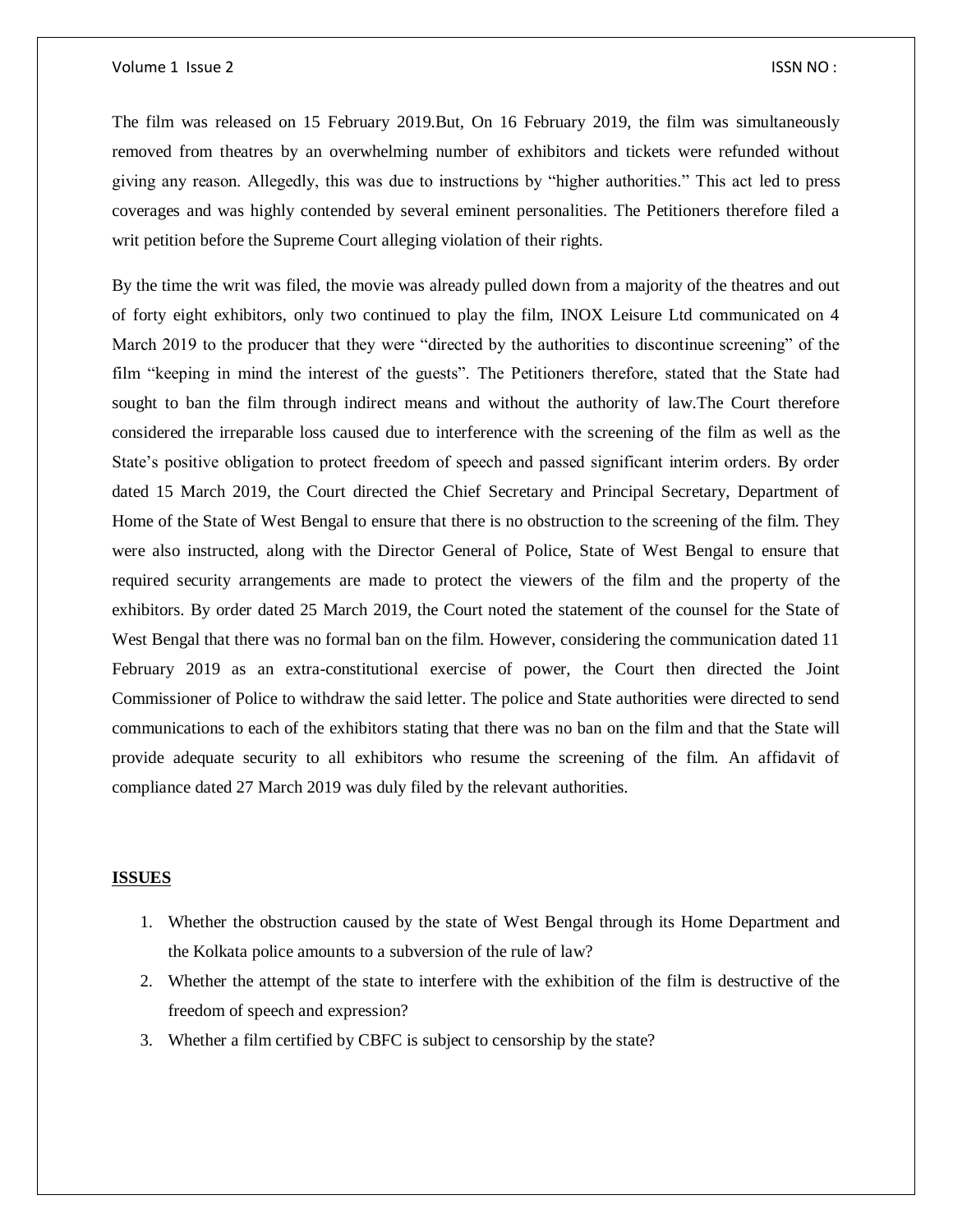### **LAWS**

Article 19 of the Constitution of India -"Protection of certain rights regarding freedom of speech, etc.—

(1) All citizens shall have the right

(a) To freedom of speech and expression;

(b) To assemble peaceably and without arms;

(c) To form associations or unions [or co-operative societies];

(d) To move freely throughout the territory of India;

(e) To reside and settle in any part of the territory of India;

(g) To practise any profession, or to carry on any occupation, trade or business.

(2) Nothing in sub-clause (a) of clause (1) shall affect the operation of any existing law, or prevent the State from making any law, in so far as such law imposes reasonable restrictions on the exercise of the right conferred by the said sub-clause in the interests of [the sovereignty and integrity of India,] the security of the State, friendly relations with foreign States, public order, decency or morality, or in relation to contempt of court, defamation or incitement to an offence.] "

The State Act (Section 6 of the West Bengal Cinemas (Regulation) Act 1954) and the Central Act (Section 13 of the Cinematograph Act 1952)

Article 14 of the Constitution of India: Equality before law—"The State shall not deny to any person equality before the law or the equal protection of the laws within the territory of India."

Article 21 of the Constitution of India: Protection of life and personal liberty—"No person shall be deprived of his life or personal liberty except according to procedure established by law."

Article 32of the Constitution of India: Remedies for enforcement of rights conferred by this Part—

(1) "The right to move the Supreme Court by appropriate proceedings for the enforcement of the rights conferred by this Part is guaranteed.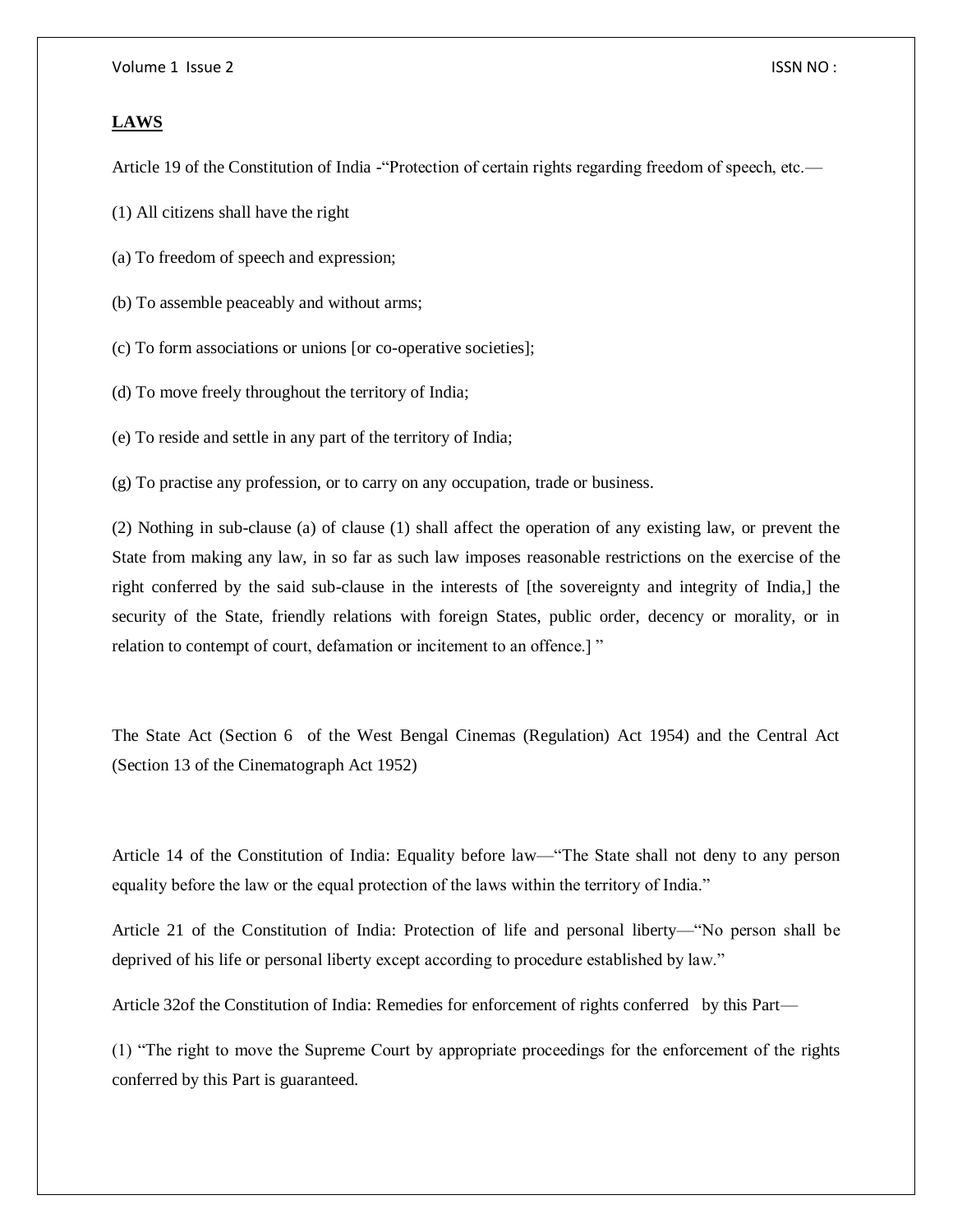(2) "The Supreme Court shall have power to issue directions or orders or writs, including writs in the nature of habeas corpus, mandamus, prohibition, *quo warranto* and *certiorari*, whichever may be appropriate, for the enforcement of any of the rights conferred by this Part."

## **Analysis**

"Speech is worth defending even when certain individuals may not agree with or even despise what is being spoken. This principle is at the heart of democracy, a basic human right, and its protection is a mark of a civilized and tolerant society. To defend free speech are both instrumental and moral." (add footnote)"Extensive freedom of speech is a precondition not just for individual happiness, but for a flourishing society. Without free expression, humankind may be robbed of ideas that would otherwise have contributed to its development. Preserving freedom of speech maximizes the chance of truth emerging from its collision with error and half-truth. It also reinvigorates the beliefs of those who would otherwise be at risk of holding views as dead dogma".<sup>1</sup>

This freedom is however with restriction governed by the 'harm Principle', which proposes that "the only purpose for which power can be rightfully exercised over any member of a civilized community, against his will, is to prevent harm to others" (expand the principle and its applicability in India i.e., specify the application in the below mentioned cases and how it has worked out in the case in hand)

In the case of *RomeshThapar* v. *State of Madras*, it was held by the Hon'ble Supreme Court that,

"very narrow and stringent limits have been set to permissible legislative abridgment of the right of free speech and expression and this was doubtless due to the realisation that freedom of speech and of the press lay at the foundation of all democratic organizations, for, without free political discussion, no public education, so essential for the proper functioning of the processes of popular Government, is possible."

The Supreme Court specifically dealt with the right of express via electronic means and the permissible restriction in*LIC* v. *Manubhai Shah* and observed,

"Every citizen of this free country, therefore, has the right to air his or her views through the printing and/or the electronic media subject of course to permissible restrictions imposed under Article 19(2) of the Constitution. The print media, the radio and the tiny

 $\overline{a}$ 

<sup>&</sup>lt;sup>1</sup>John Stuart Mill 'On liberty' (1859).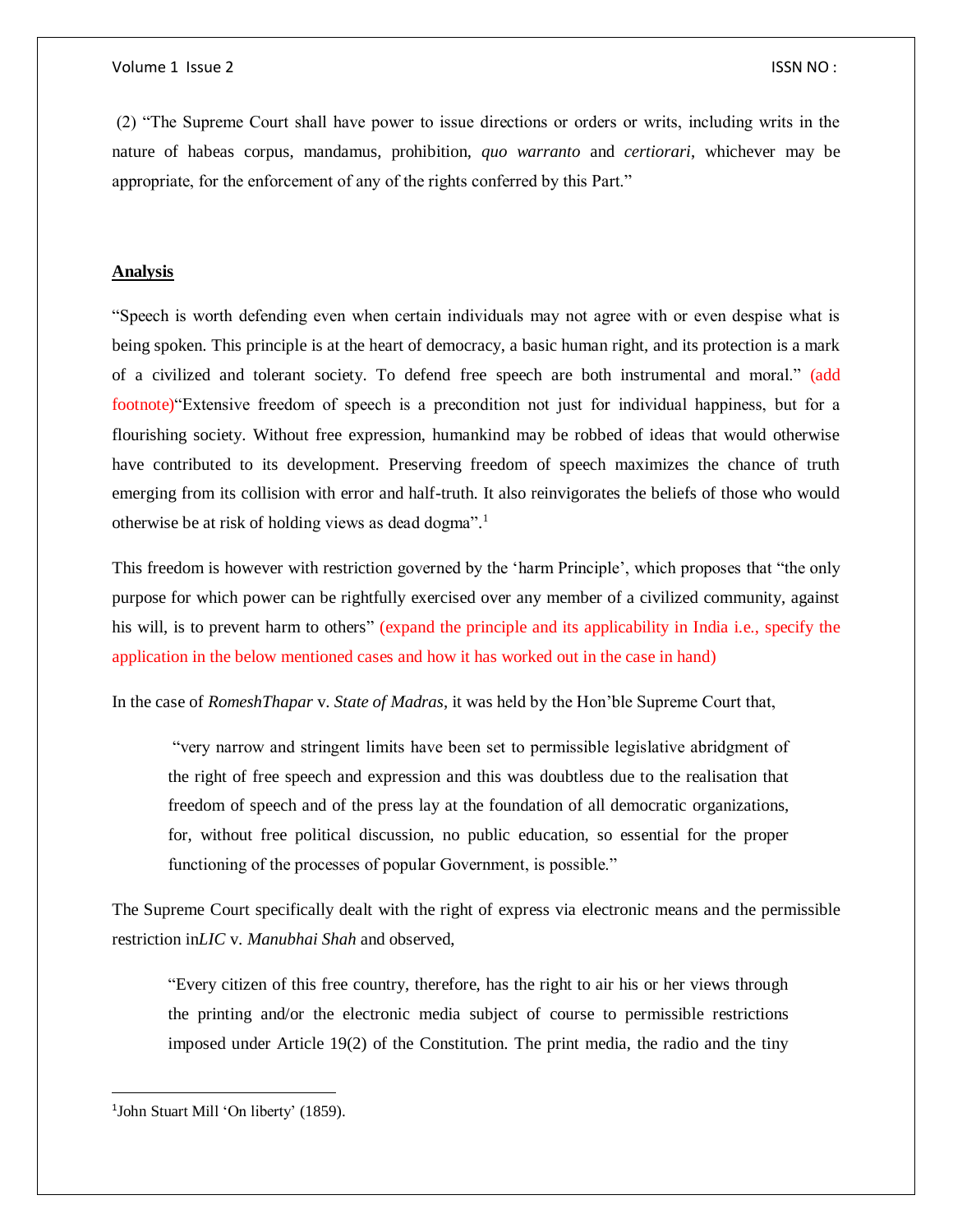screen play the role of public educators, so vital to the growth of a healthy democracy. Freedom to air one's views is the lifeline of any democratic institution and any attempt to stifle, suffocate or gag this right would sound a death-knell to democracy and would help usher in autocracy or dictatorship. It cannot be gainsaid that modern communication mediums advance public interest by informing the public of the events and developments that have taken place and thereby educating the voters, a role considered significant for the vibrant functioning of a democracy. Therefore, in any set-up, more so in a democratic set-up like ours, dissemination of news and views for popular consumption is a must and any attempt to deny the same must be frowned upon unless it falls within the mischief of Article 19(2) of the Constitution"

Further in case of *S. Rangarajan* v. *P. Jagjivan Ram (add footnote)*,a Division Bench of the Madras High Court revoked the U-Certificategranted to a Tamil film *"Ore OruGramathile"* which was regarding the issue of reservation. Justice Jagannatha Shetty, emphasised upon the positive duty of the state in the protection of freedom of speech and expression. It is the duty of the State to protect the freedom of expression since it is a liberty guaranteed against the State. The State cannot plead its inability to handle the hostile audience problem.

In *KM Shankarappa* v. *Union of India*, (add footnote)the validity of Section 6(1) of the Cinematograph Act, 1952 was challenged wherein the Division Bench held that,

"Once an expert body has considered the impact of the film on the public and has cleared the film, it is no excuse to say that there may be a law and order situation."

In *AnandChintamaniDighe* v. *State of Maharashtra*,(add footnote)the Government of Maharashtra had issued a notification declaring every copy of the play titled "MeeNathuramGodseBoltoy" and its translations in Gujarati or any other language would stand forfeited to the Government. In an order of the Bombay High Court granting a stay on the notification, court upheld the importance of diverse viewpoints and the requirement for the expression of the same by stating

"the strength of our society and the stability of the constitutional structure lies in its ability to accommodate a diversity of viewpoints and cultures. The maturity of a society committed to a democratic way of life lies as much as in its respect for those who conform as in its deference for those who do not"

In case of *Viacom 18 Media Pvt. Ltd.* v. *Union of India*, a full Bench of the Supreme Court granted a stay on notifications and orders issued by some states banning the exhibition of the film 'Padmavat' and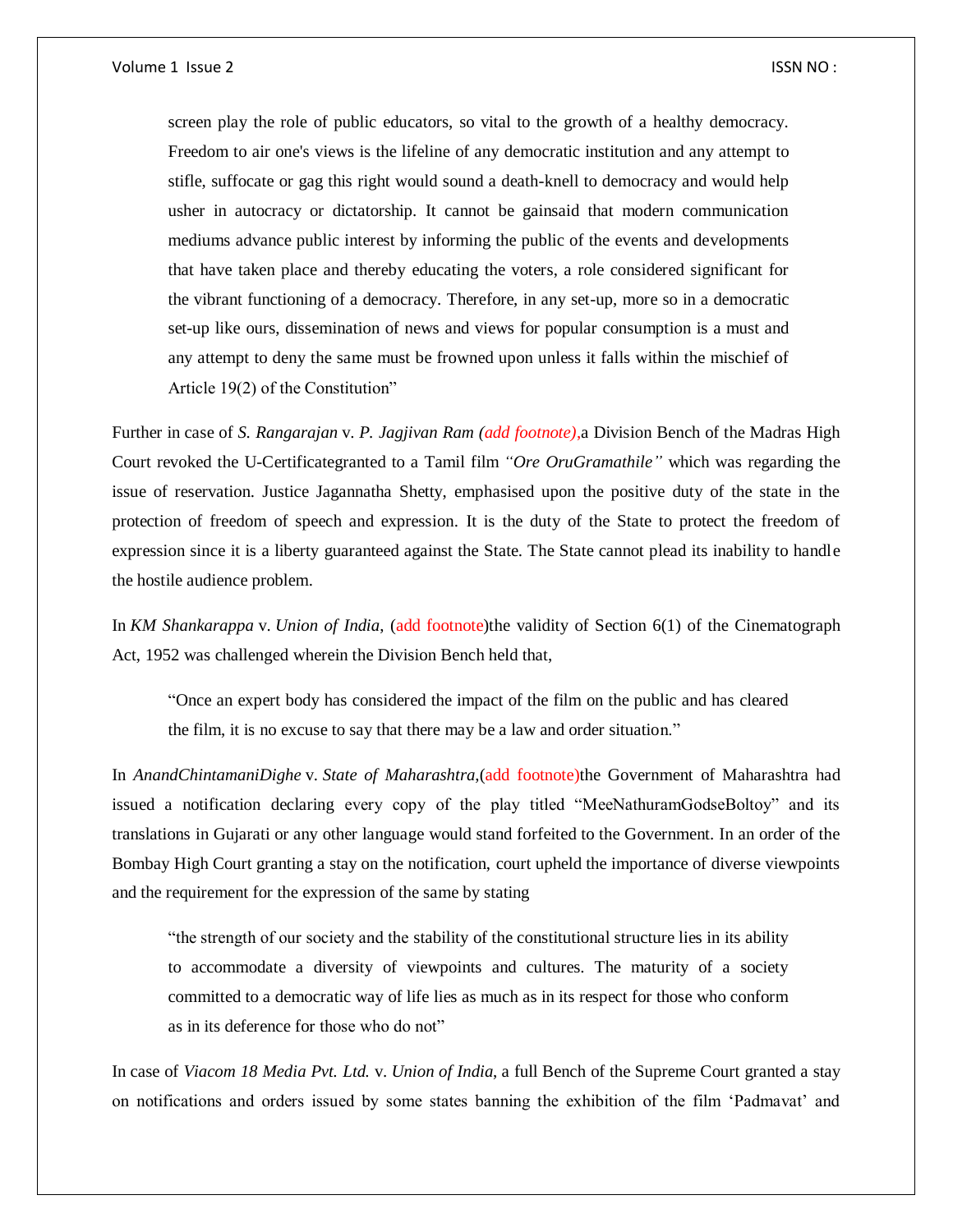restrained other States from issuing similar orders and notifications, after the Central Board of Film Certification had granted certification. Justice Dipak Mishra held that

"Once the parliamentary legislation confers the responsibility and the power on a statutory Board and the Board grants certification, non-exhibition of the film by the States would be contrary to the statutory provisions and infringe the fundamental right of the petitioners."

When in *Prakash Jha Productions* v. *Union of India*, the UP Government sought to ban the screening of the film 'Aarakshan' dealing with the issue of reservation, after it had been certified U/A by the Censor Board under Section 6(1) of the Uttar Pradesh Cinemas (Regulation) Act, 1955 to suspend exhibition of the film on the ground that it was likely to cause a breach of peace, the court uphold the ruling in *K.M. Shankarappa* v. *Union of India* on the limits of the state control in following words:

It is the duty of State to maintain law and order situation in the Society and, therefore, the State should maintain it effectively and potentially. Once the Board has cleared the film for public viewing, screening of the same cannot be prohibited in the manner as sought to be done by the State.

### **Conclusion**

This Judgement started with an analysis of philosophical and literary writings, citing Voltaire, Camus, and Simone de Beauvoir among many others, to establish the value of freedom of speech and expression in a democratic country like India. In particular it was stated that the right to freedom of expression requires protections to speech, as this principle is at the most essential of democracy, a basic human right, and its protection is a mark of a civilized and tolerant society. It further explained that there are many moral arguments to defend free speech based on its intrinsic value as well as instrumental arguments based on its benefits for individual, social and economic development, the bench further considered that restrictions to freedom of expression can only be justified if they are to prevent harm to others. It was based on Dworkin's concept of democracy to establish that the participation of minorities and the presentation of unconventional views are necessary for public debate.

Next the Court extensively reviewed and relied on established case laws (*RomeshThapar v. State of Madras*), especially "concerning censorship of content by state-controlled entities" (*LIC v. Manubhai Shah*).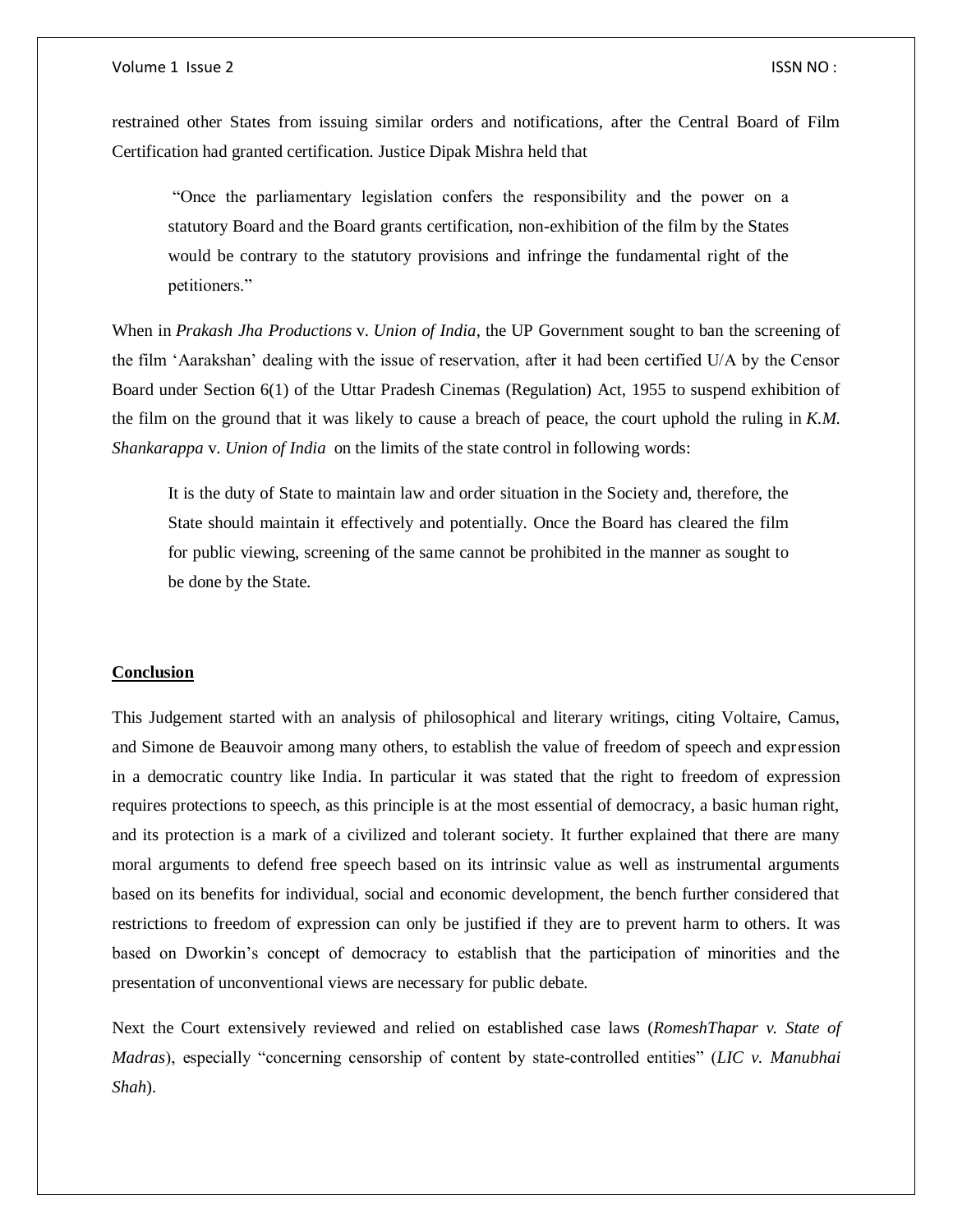#### Volume 1 Issue 2 ISSN NO :

The Court took into considerationthe circumstances surrounding the release and subsequent withdrawal of the film from all exhibitors, including the communication by police officials to the movie producers. It stated that

"The police are not in a free society the self-appointed guardians of public morality. The uniformed authority of their force is subject to the rule of law. They cannot arrogate to themselves the authority to be willing allies in the suppression of dissent and obstruction of speech and expression."

It concluded that the State had went to indirectly interfere with the screening of the film, outside the scope and the Court also recognized the harm of such indirect interference, known as 'shadow banning' whereas in the present case, there was no formal ban or reasons provided by the State, rendering this right illusory.

The Court also considered the failure of the State to provide adequate protection to the release of the film. It was considered necessary to read 'positive obligations' into the right to freedom of speech and expression in order to ensure the meaningful exercise of this right. The Court cited *S. Rangarajan v. P. Jagjivan Ram*to establish that "the film is unobjectionable and cannot constitutionally be restricted under Article 19(2), freedom of expression cannot be suppressed on account of threat of demonstration and processions or threats of violence." It mainly elaborated that once a film had been cleared by the film board, the Central Government or state government did not have the power to "review or revise" those decisions based on concerns about public violence towards the film and that it was the Government's responsibility to ensure maintenance of law and order. After visiting *K.M. Shankarappa v. Union of India, MaqboolFida Hussain v. Rajkumar Pandey* and *Viacom 18 Media Pvt Ltd. Versus Union of Indiaand* considering the social context, the judges expressed a concern that "contemporary events reveal that there is a growing intolerance: intolerance which is unaccepting of the rights of others in society to freely espouse their views and to portray them in print, in the theatre or in the celluloid media." In the present case, it was held that there had been "an unconstitutional attempt to invade the fundamental rights of the producers, the actors and the audience. Worse still, by making an example out of them, there has been an attempt to silence criticism and critique."

Therefore, considering the State's (police) interference with the freedom of speech and expression, the Court held that there was a violation of the rights of the Petitioners under Article  $19(1)(a)$  of the Constitution. The Court also recognized the importance of remedy under public law to ensure adequate compensation for this violation of Fundamental Rights. The Respondents were directed to pay compensation quantified at Rs.20 lakhs by the Court, in addition to Rs.1 lakh as legal costs.